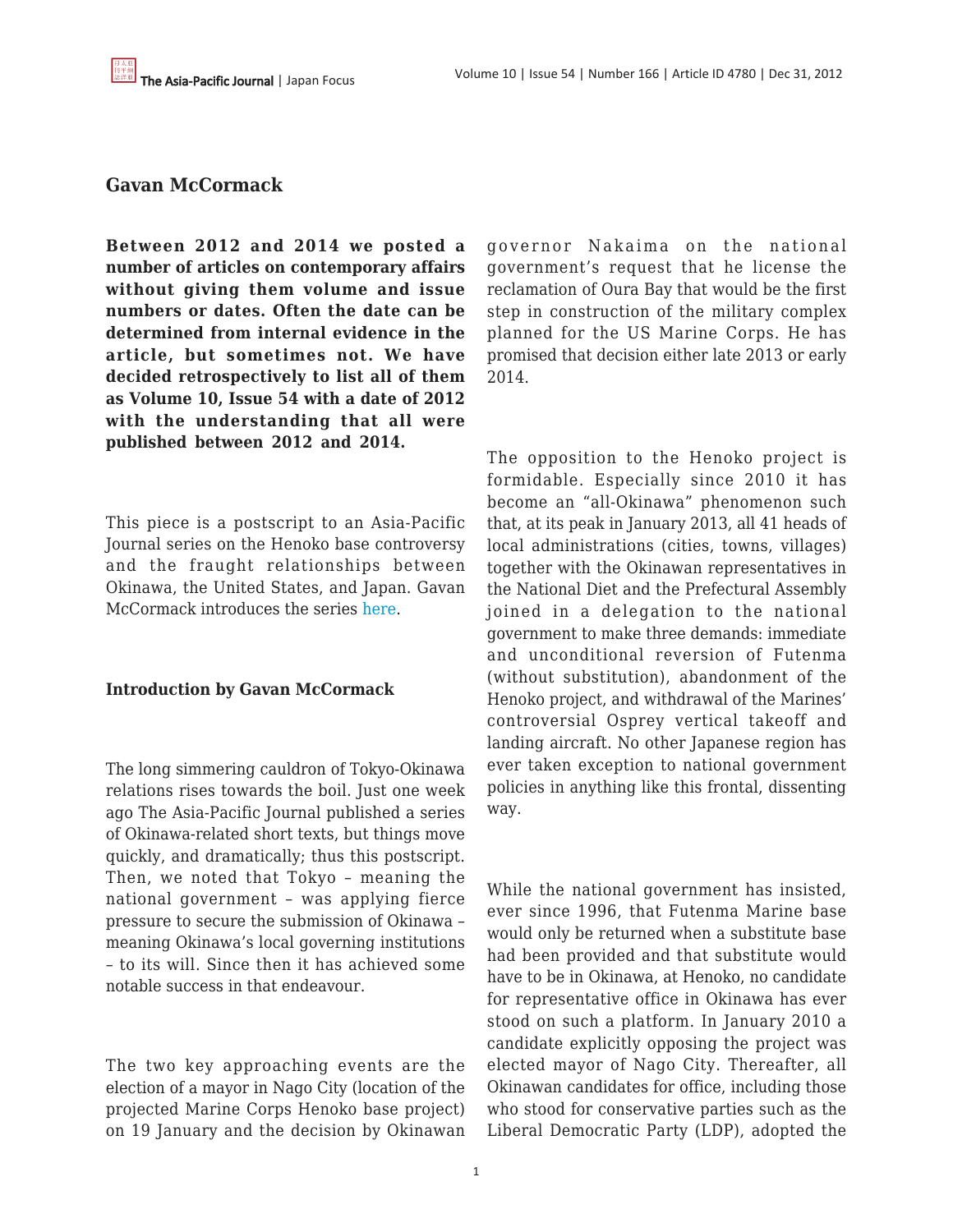

platform "transfer of Futenma outside of Okinawa" (kengai isetsu), even when the national LDP's platform was explicitly for the transfer within Okinawa, i.e. the Henoko project (in 2012 and 2013). Since the national LDP understood that no candidate for Okinawan office could be elected if she or he were to stand for base construction, the gap between the two was bridged by silence: national LDP representatives supported LDP Okinawan candidates by avoiding any reference to this crucial difference.

As the two decisions noted above drew close, however, the national government and LDP national headquarters worked to resolve the contradiction. They achieved considerable success in splitting and weakening the "all-Okinawa" resistance phenomenon and creating a momentum they hope will help push Governor Nakaima to an early decision and take the wind out of the sails of the Nago City election (every survey points to majority support for the present mayor's anti-base stance) by spreading a sense of despair and the uselessness of attempting to resist something on which the national government is determined. At a Tokyo press conference on 25 November summoned by Party Secretary-General Ishiba, all five Okinawan members of the national Diet, threatened with expulsion from the party if they resisted, surrendered and reversed their position (two – Nishime Kosaburo and Shimajiri Aiko – had done so as early as April 2013, but without resolving the gap between prefectural and national parties). Now all five formally renounced their electoral pledges and declared their fealty to party headquarters.

### **LDP Secretary-General Ishiba with the Five Okinawan Diet Members, 25 November 2013**

Immediately afterwards, the LDP's Okinawa Chapter followed suit and formally reversed policy to fall in line with the national and government position.

The Abe government and Ishiba party organization's evident plan – to subdue first the LDP and then to exact the submission of the Governor (who owed his election at least in part to LDP support), most likely before the end of the year and in such a way as to render "irrelevant" the outcome of the Nago mayoral election, seemed to be working smoothly.

Conscious of the popular resolve and of the difficulty of proceeding in the teeth of an "all Okinawa" opposition while pretending to be a democratic polity, the Abe government had used a combination of blandishments and intimidation to secure its way. Many saw the outcome as a repeat of the 1879 "Ryukyu shobun" the act of "punishment" by which, uniquely, Okinawa in 1879 had been incorporated in the modern Japanese state, or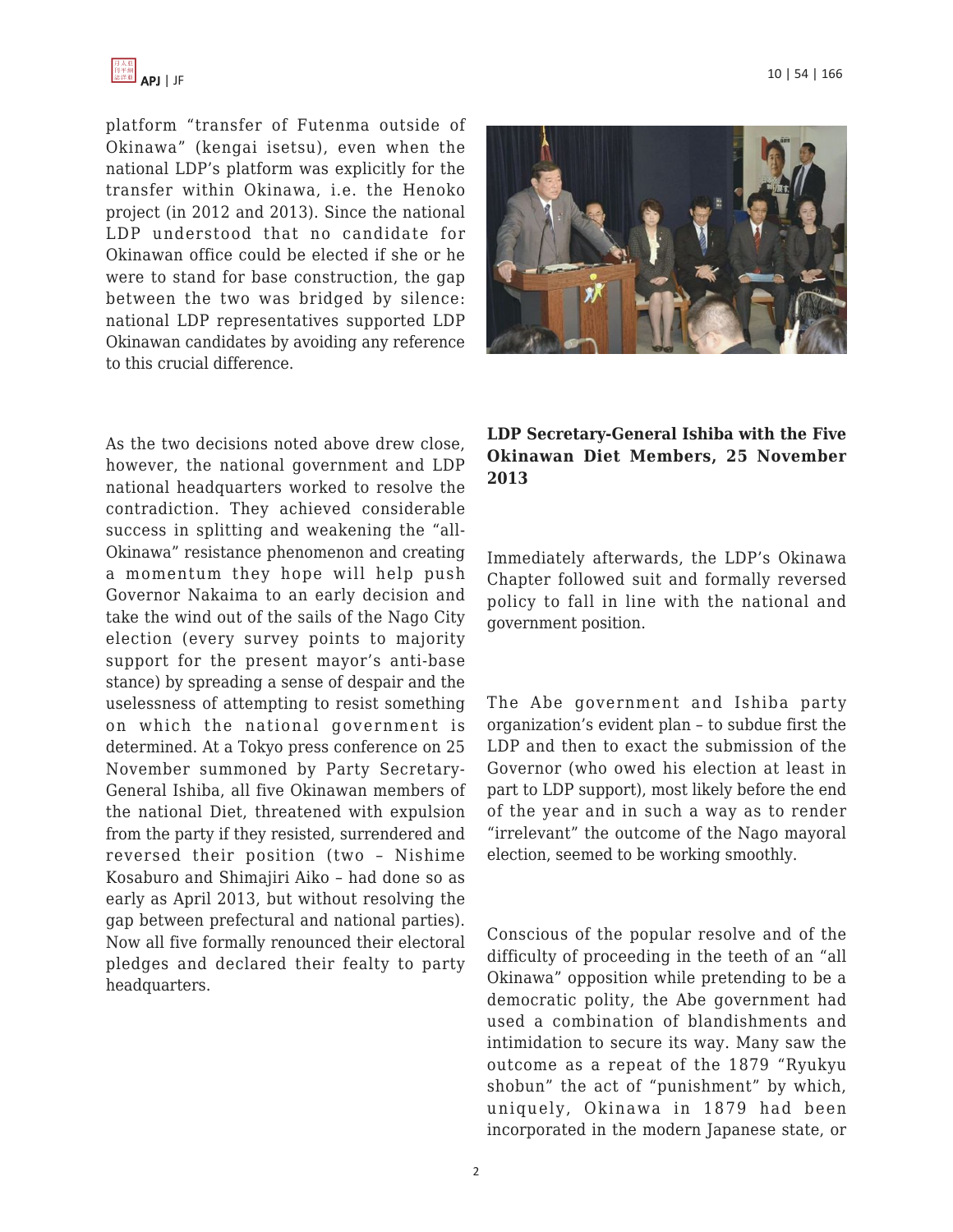

as an act of tenko on the part of elected Okinawan representatives who had renounced the pledges made solemnly to the electorate when faced with threat, as some Japan Communist Party leaders had abandoned their leftist beliefs and adopted emperor-centred nationalism when under Kempeitai interrogation and pressure in the 1930s, or as a fumie, the act of stamping on a "holy picture" demanded of seventeenth century Kirishitan (Christians) in order to evade torture and execution by showing that they had renounced their faith and reaffirmed their loyalty to Japanese rulers. All the images were redolent of the deep angst and anger in Okinawa at the perceived betrayal.

While these events passed with little comment (and no outrage) in mainland Japan, and were scarcely reported at all beyond Japan, anger, the sense of betrayal, and the sense that Japanese democracy itself was being trashed, was strong in Okinawa. Adjectives such as tyranny, colonial, unforgivable betrayal, fundamental challenge to democracy, subversion of democratic principle, were repeated. Many insisted that LDP elected representatives who had betrayed the cause on which they had been elected should resign and face the electors.

Former Governor (1990-1998) Ota Masahide quoted the "father" of Okinawa studies, Iha Fuyu (1876-1947) who once referred to the character weakness of Okinawans as a readiness "to sell out friends, teachers, and even country for the sake of an advantage." His conservative successor, Inamine Keiichi (Governor 1998-2006), by contrast, spoke of the steady strengthening of Okinawan opposition to the base project over the past decade, called on Okinawa to remain united and referred to the Henoko project as "utterly impossible" (kagirinaku fukano).

For those Okinawans who remained true to the now abandoned "all-Okinawa" principle of 2010-2013, the betrayal was a bitter pill. It likely signified a new phase of what could only be called national aggression. The supposedly constitutionally guaranteed rights of electoral democracy and local self-government were swept aside. After 17 years of democratic struggle, Okinawan civil society could expect nothing but continuation, at a new level of intensity, against a government that had abandoned the restraint shown by previous conservative governments and seemed ready to enforce its will regardless of the consequences. It is hard to call to mind any single moment, or any single issue in post-1945 Japanese history, at which decisions by so few (the "Okinawa Five" of 25 November) on matters of such moment were being taken while scarcely registering on the national media or the masses of the Japanese people.

It only remains now to see whether the pressure that managed to "break" the Okinawa chapter of the LDP will likewise "break" Governor Nakaima.

The editorials that follow were published in the two Okinawan daily papers, Okinawa taimusu and Ryukyu shimpo, on 28 November 2013.

**"Acceptance of Henoko Project by LDP Okinawa Chapter a Shameful Betrayal,"**

**Editorial, Okinawa taimusu, 28 November 2013.**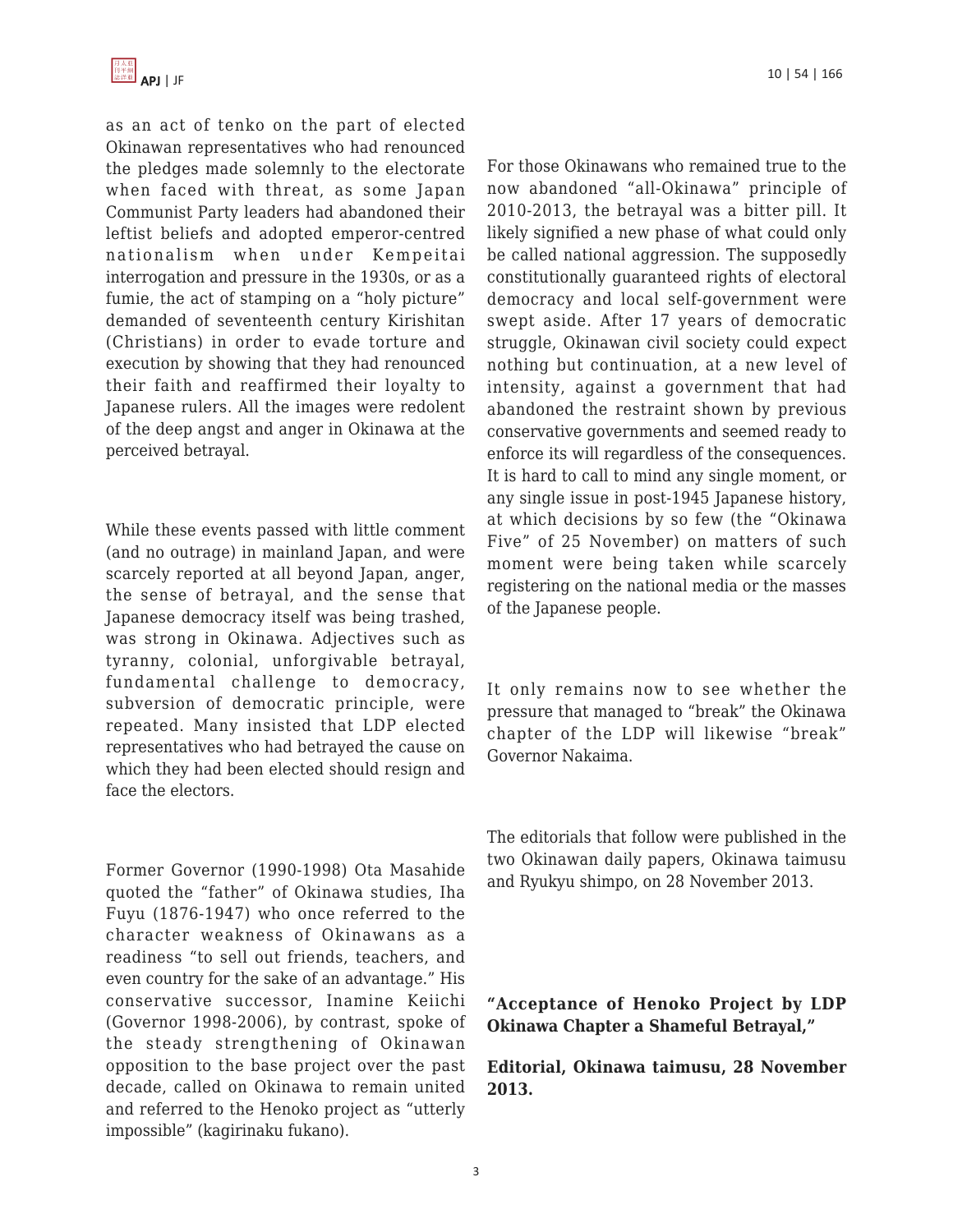Hard on the heels of the five Okinawa-related LDP Diet members, 15 LDP members of the Prefectural Assembly also brushed aside and revoked their pledge to have Futenma Marine Air Station transferred out of Okinawa (kengai isetsu). It was a phenomenon of brazen, avalanche-like collapse, in the spirit of "Nothing to fear if we all cross together."

What can voters henceforth believe in as they cast their votes? As the maxim "without trust, it cannot stand" puts it, the sticking to one's word and not lying is the foundation for maintenance of political trust. The responsibility for deceiving voters, and for raising their distrust of politics to the limit, is boundless.

The scene of the meeting with LDP Secretary-General Ishiba at LDP headquarters in Nagatacho made us feel as if we had been spun back in time to 1879, the year of the "Ryukyu punishment" (Ryukyu shobun). Secretary-General Ishiba delivering his explanation was the Ryukyu punishment official. Sitting with stern countenance and given no opportunity to speak, the five Diet members were there to pledge their allegiance.

The three Lower House members including Kokuba Tatsunosuke had clung till now to their "outside Okinawa" pledge, but facing the threat of expulsion from the party could resist the pressure from party headquarters no longer. Okinawa party chief Onaga Takeshi convened a plenary of Prefectural Assembly members on  $27<sup>th</sup>$  and resolved to endorse the transfer of Futenma base to Henoko.

To fill in the ditch from the outside, putting paid to the notion of an "All Okinawa" [opposition], and pressing Governor Nakaima to shift his position because the political situation had changed: this has all along been the Abe government and LDP's way of dealing with Okinawa.

But, such steps have had the effect of exposing the governing LDP's reliance on force and compulsion. Let us recall what has happened.

The LDP Okinawa Branch fought the 2010 House of Councillors election and the 2012 House of Representatives election under a banner of "outside Okinawa" different from party headquarters and in all had five members elected. In the June 2012 prefectural assembly elections too, virtually all of the fifteen members elected had pledged either "outside Okinawa" or "outside Okinawa, outside Japan."

In January 2013, representatives of all 41 cities, towns and villages met with Prime Minister Abe and presented the Kenpakusho [Statement of Demand] calling for an end to Osprey deployment and abandonment of the idea of Futenma substitution within Okinawa. The LDP's prefectural assembly members took part along with representatives of other parties and groups. Most of today's LDP national Diet and Prefectural Assembly members were elected on the pledge of "transfer outside Okinawa" and bear a political obligation to strive to achieve transfer beyond Okinawa irrespective of party.

If they cannot do that, those members should all resign, make some new pledge on transfer to Henoko, and seek the confidence [of the voters]. That is the royal way in representative democracy.

The Diet members and Prefectural Assembly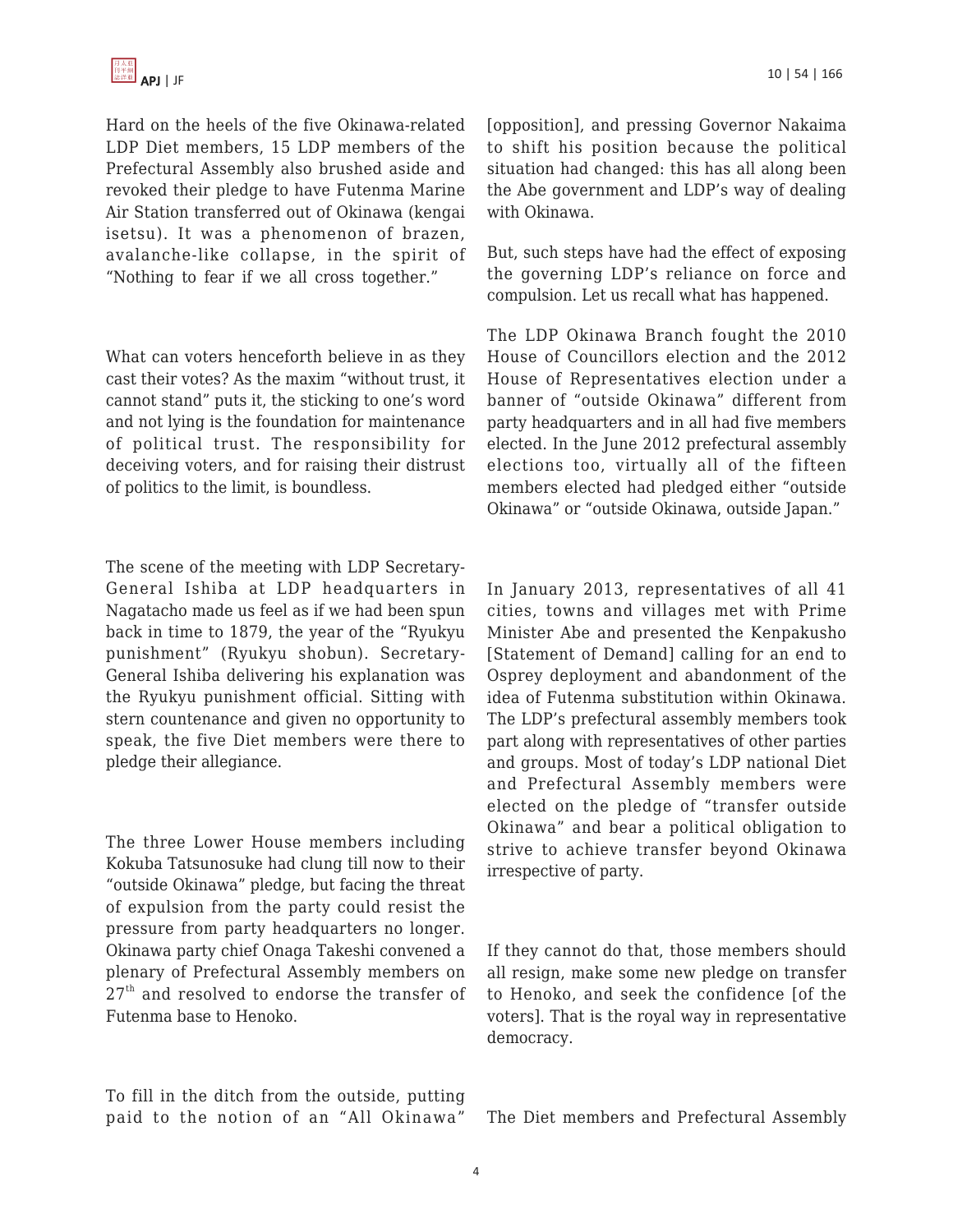members give as reason for abandoning their pledge that "it is in order to avoid Futenma becoming permanent."

The insistence on the part of leaders of the governing LDP that "To try to move Futenma base outside Okinawa is to make it permanent" is to shake things up politically in order to secure the abandonment of the pledge to move the base outside the prefecture. It is nothing but a threat, and is best seen as expression of annoyance that things have not been going according to their plan.

The reasons why even within the US military they had to agree to return Futenma [in 1996] were (1) there were too many factors constraining training, (2) it was necessary to get rid of the danger of crashes, and (3) base facilities as a whole had become obsolete.

What in fact does "Futenma becoming permanent" mean? Does it mean going back to the drawing-board with the plan for return? Or that return might be delayed beyond the planned time? If it is that the plan would be delayed, that presumably means that it has already become permanent?

Futenma return cannot be sent back to the drawing-board. The Reorganization of US Forces in Japan, including the planned transfer to Guam, is stalemated because it faces all sorts of difficulties.

Governor Nakaima has criticized statements about Futenma becoming permanent, saying "for bureaucrats to talk simply about becoming permanent is to [confess to] impotence" or "a kind of collapse." How right he is.

The government insists that Henoko is the only choice. In that case, what alternatives has the Abe government considered? It should first explain what problems arose in relation to which plan.

For it, instead, just to press its conclusion is simply for it to be manipulating information.

**"LDP Okinawa Chapter's Scrapping of its Pledge a Betrayal of the People, Parliamentary Representatives Should Resign and Face Voters,"**

**editorial, Ryukyu shimpo, 28 November 2013.**

At a plenary of Prefectural Assembly representatives, the Okinawa chapter of the LDP decided to approve the transfer of the US's Futenma Air Station to Henoko. Since the Assembly members had pledged to transfer it out of the prefecture this was a breach of that pledge. It was a fundamental breach of representative democracy that links electors and candidates by means of pledges.

Not only that, the lightness with which Okinawan politicians treated their public pledges was broadcast to the whole country. The spectacle of adults bowing to intimidation was shown to children. Were they aware of the depth of crime it involved to have threatened the lives and human rights of Okinawan people?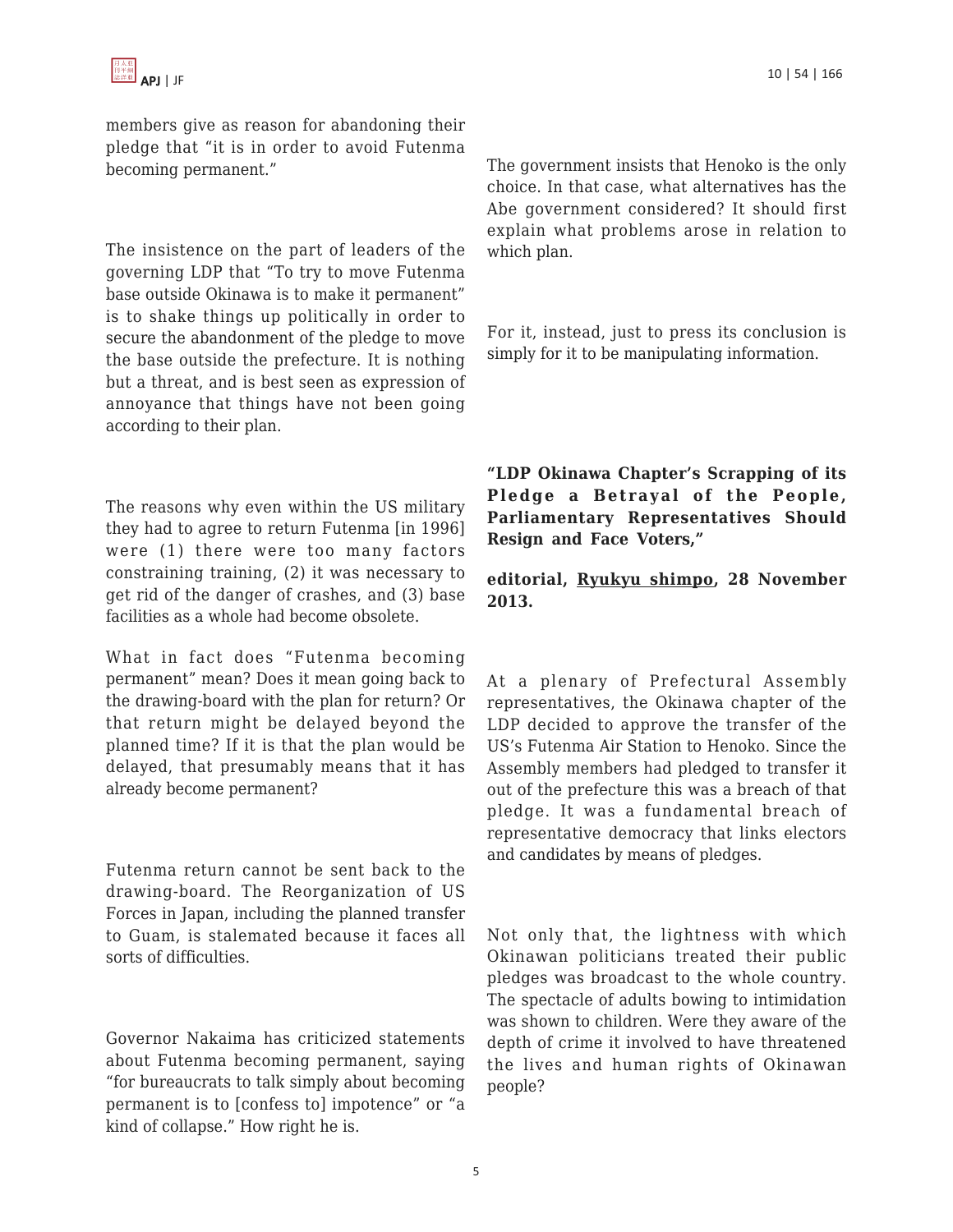By scrapping Manifesto pledges, they destroyed the relationship of trust with the electorate. Members of the LDP prefectural assembly should all resign their posts and submit to the judgment of the electorate.

# **The Stain on Modern and Contemporary History**

The Okinawan Chapter intends to press forward the content of what has now been agreed with party headquarters and Okinawarelated members of the National Diet. For them to say that they are not breaching their policy pledges because, in order to get rid of the danger posed by Futenma, they do not rule out any choice, including Henoko, is sheer sophistry.

At the prefectural assembly election of June 2012, all 15 of those elected, with the exception of two who did not vote and one who reserved his response, gave public pledges of support for Futenma transfer to "outside Okinawa or "outside Okinawa, outside Japan." Not one called for "within Okinawa." How can anything they pledge from now on be believed?

In February 2010, the Prefectural Assembly unanimously (i.e., including its LDP Members) adopted a statement opposing relocation within the prefecture and calling for relocation outside Japan and outside Okinawa. In June 2013, a supra-party group of prefectural assembly members, together with heads of all 41 cities, towns and villages in Okinawa, presented the government with a "Kempakusho" statement of demand , seeking abandonment of the within Okinawa relocation. The decision of the LDP Okinawa chapter now reverses all of this, and is a betrayal of the people's will.

LDP [national] Party headquarters threatened the Okinawans with expulsion from the party. What it amounts to is that the Okinawan members of the national diet and the LDP chapter have sold out Okinawa for the sake of protecting their own skins. It creates an ugly stain on Okinawa's modern and contemporary history.

They refer to the possibility of Futenma becoming permanent as reason for their shift of position. But Kurt Campbell, former Assistant Secretary of State, has said, "if an accident were to happen at Futenma popular support would suffer a fatal blow." John McCain, a core member of the US Senate, cautions the incoming US ambassador of this danger. It signifies that becoming permanent is something the US side itself wants to avoid.

The analytical capacity of those who swallow whole the explanation of those who would foist a base on Okinawa is dubious. House of Representatives member Nishime Kosaburo, saying "I am being frank" as he scraps his public pledge, and Shimajiri Aiko, member of the House of Councillors, who talks of "celebrating the birth of a long-awaited baby," refer naively to their endorsement of Henoko. Their words are insulting.

#### **The Government is the Problem**

The two former Assistant Secretaries of State, Kurt Campbell and Rust Deming, point to the need for some choice other than the current